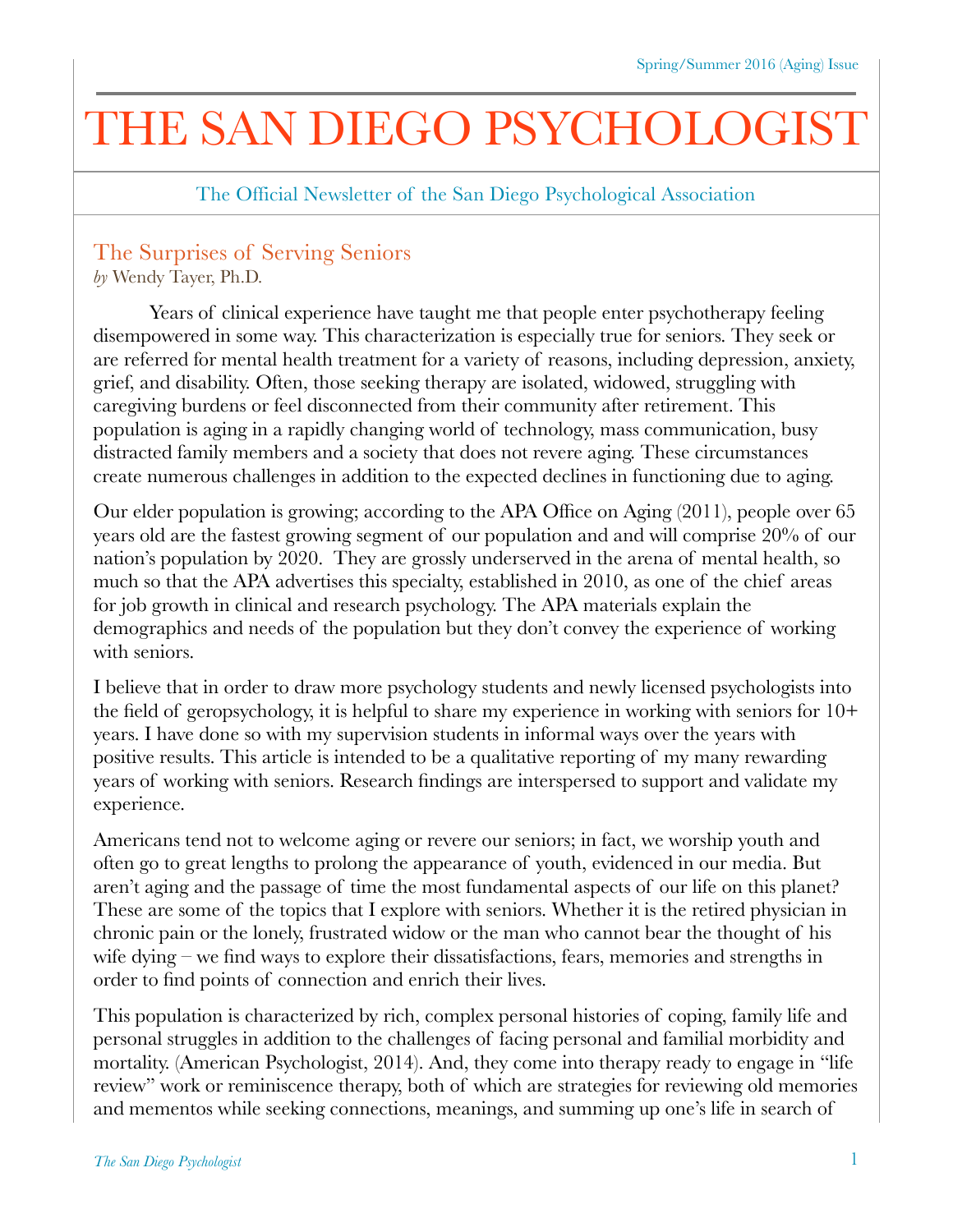resolution. This work is often profound for seniors, and the literature documents its efficacy in treating depression and enhancing well-being among cognitively intact seniors (Oxford Handbook of Clinical Geropsychology, 2014). My role is typically characterized by offering reality testing, socialization, and support to seniors who often feel disenfranchised. Frequently they tell me that I am the only or one of the few people in their lives who sits and listens to their struggles, offers empathy, unconditional acceptance and steps toward resolution. Often they describe their families as resentful, impatient, intolerant or just too busy to listen and attend to their needs, or include them socially.

Seniors today are a product of their experience and a 20<sup>th</sup> century worldview. We engage in much verbal unravelling of experience and personal stories to help them heal or uncover new ways to understand and carry their life story. We also discuss ways to adapt to the 21<sup>st</sup> century. They are digital "newbies," which I consider to be one of their strengths, as they understand the value of interpersonal connection; this appreciation for connection also yields a more positive result from our therapeutic relationship. Their generation understands personal responsibility and commitment; they show up for therapy, are goal-directed, do the work and tend to be more satisfied with psychotherapy than younger adults (New York Times, 2013). However, elders vary in their technological skill level. I spend many sessions offering tutorials in smart phone or PC utilization in order to foster more independence. Recent research findings indicate that utilization of technology is cognitively and emotionally beneficial to seniors (Oxford University Press USA, 2014).

The therapeutic alliance is a critical element with seniors. I have not encountered much data on this topic but can speak from years of experience. Seniors are unique in that they can be isolated and a third of them use some kind of device to help them ambulate (Purdue University, 2010). Thus, psychotherapy with them requires us to rethink the traditional rules of psychotherapy. For example, in most clinical settings, we typically would not touch our patients. However, seniors can have limited opportunities for socialization and human connectivity, especially affection or touch, this point commonly referenced on nursing home and caregiving websites. Thus, it is not unusual for female seniors to ask for a hug or for me to offer a reassuring pat, these gestures serving as vehicles for building and maintaining an emotional connection. Often, seniors come to my office with wheelchairs, walkers, canes and leg braces. They often need assistance and express gratitude for the acknowledgement of their "helping" device.

Seniors face the challenges of permanent life changes that threaten their autonomy. In my experience, one of the most prominent concerns is the loss of function, independence and ability to be self-sufficient. Surrendering one's driver's license and moving an elder out of his or her home into an assisted living facility are probably the most emotionally charged losses for seniors. Other common themes are cognitive and sensory decline, death and dying, and grief about ill and deceased loved ones, including pets (APA Office on Aging, 2011). These patients often have outlived their peers and feel disconnected and alone. And they are at various stages of aging and retirement. Some are adjusting to retirement after a long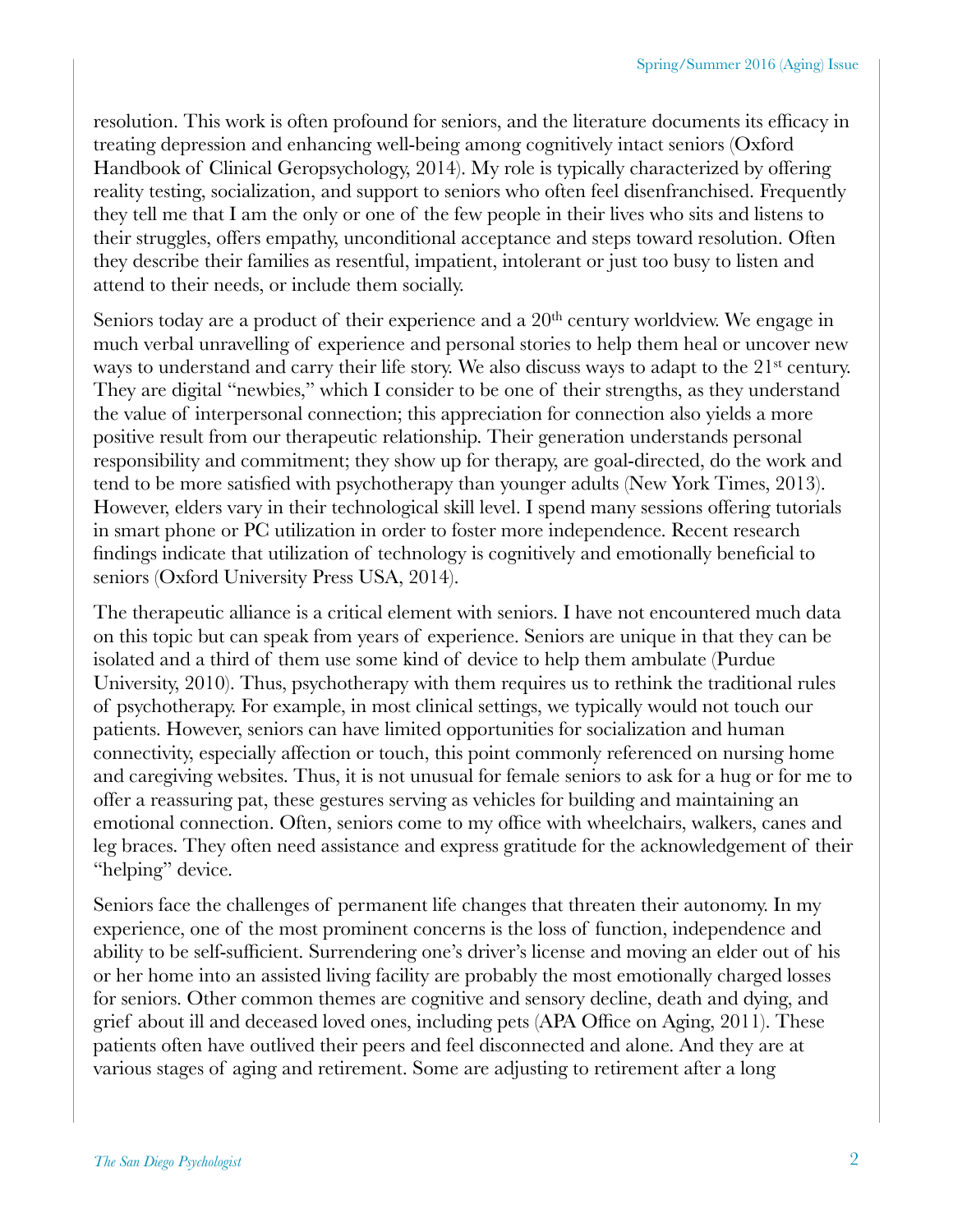purposeful, satisfying career. Others are trying to renew themselves and establish new avenues of expression or contribution to their community.

According to the APA and other literature, the interventions that we use with other populations are applicable to seniors (American Psychologist, 2014). However, they are adapted to meet the needs of our aging population. For example, we may spend more time on review of life events and memories than with younger people. And we may slow down the process of teaching them a new coping skill. I apply an array of evidence-based strategies such as journaling, CBT, humor therapy, mindfulness, ACT, and supportive psychotherapy. A mix of these strategies along with an acknowledgement and exploration of their existential issues, especially morbidity and mortality, is very effective with elders (American Psychologist, 2014).

I especially enjoy sharing the most recent advances in neuroscience with seniors. We have evidence that acquisition of new information enhances cognitive functioning (Psychological Science, 2014) and that the brain is neuroplastic across the lifespan. (SharpBrains.com, 2016) The influx of new information about our brains offers tremendous hope for easing the aging process and offering more fluid, flexible interventions for optimizing the aging brain. For example, we know that starting exercise regimens as a senior can improve memory processes and quality of life (University of Montreal, 2012). These are just a few of the recent research findings on this exciting topic.

Related to providing psychoeducation to seniors, I have developed a modest session goal over the years, which usually is well-received. I aim to offer my patients one suggestion or piece of information to take away and mull over until the next session. It focuses us on the experiential and relational elements in therapy. In this vein, I make it a point to capitalize on their strengths and emphasize a mindful, accepting approach. I enjoy humor and share laughter with seniors in session if they are amenable to it, thus incorporating a bona fide mood booster for all parties involved!

I learned how to work with seniors on the job, sitting with my patients, attending geropsychology seminars, reading the literature and consulting with colleagues. There is a great deal of information about gerontology that this article space does not allow, including the role of medications and substances, cognitive decline, assessment, caregiving, and potential financial and physical abuse. My aim was to touch on some key experiential themes that resonate with me as a clinician. I am constantly learning more about this multifaceted, largely unappreciated population group. They teach me valuable lessons every week for which I am eternally grateful. These therapeutic relationships are mutually emotionally beneficial. My newest tidbit for sharing is Dr. Amy Cuddy's power pose after listening to her speak recently. A Harvard Business School social psychologist, her research focus is the universal role and potential of nonverbal behavior to empower us, and her TED talk is the second most watched TED talk on the web. I also recommend her book entitled "Presence." This intervention is an especially enlivening and well-received addition to our sessions.

If you are interested in a career or specialization in geropsychology, acquaint yourself with the literature and online resources such as APA and The Gerontological Society of America.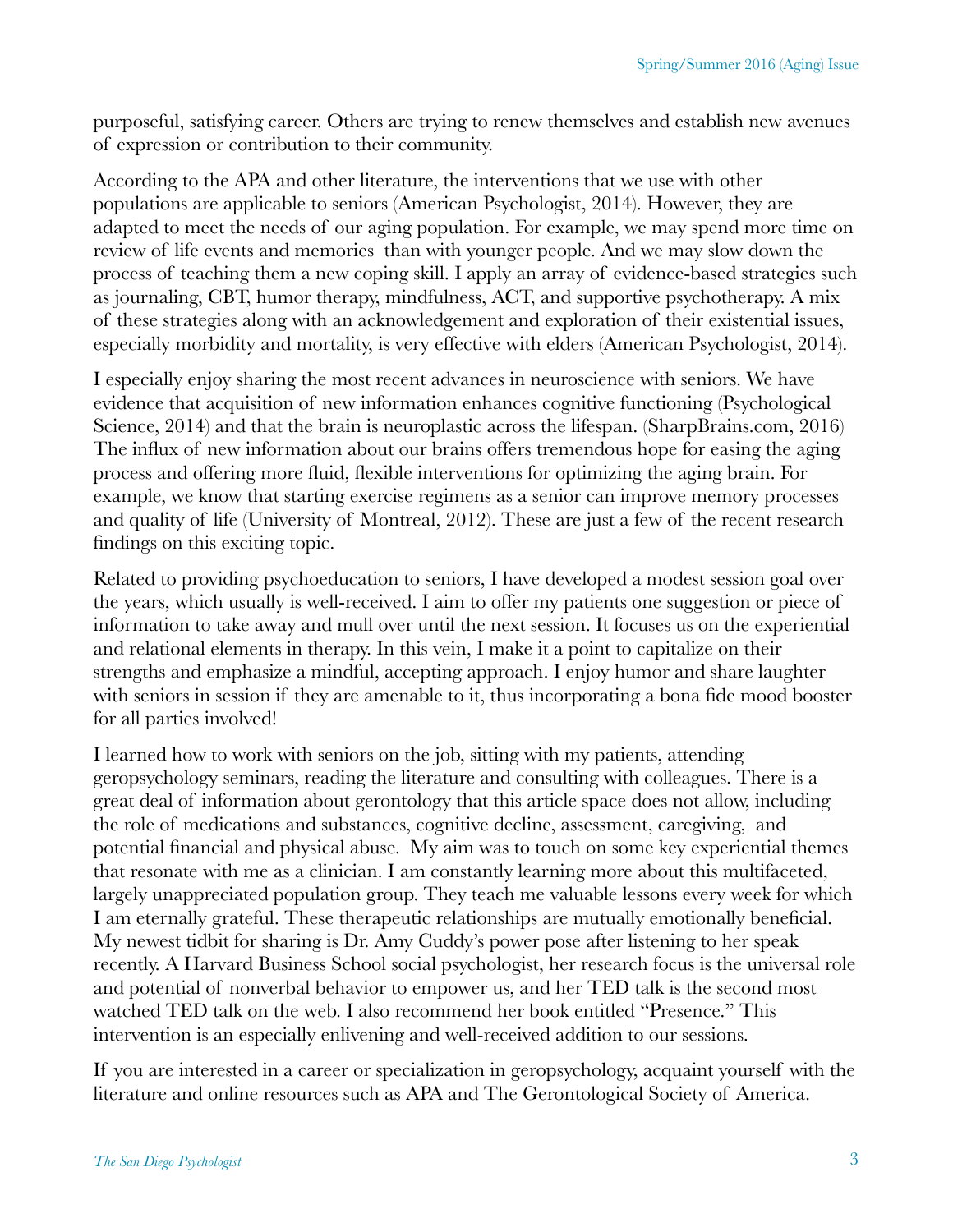Attend conferences, find a mentor, spend time with seniors and read both fiction and nonfiction about aging and seniors (some suggestions below).

## *Suggested Reading*

Albom, Mitch. (1997) Tuesdays With Morrie. Doubleday

Bachman, Fredrik. (2014) A Man Called Ove: A Novel. Simon and Shuster

Brizendine, Louann (2007) The Female Brain. Harmony Books

Brizendine, Louann (2010) The Male Brain. Harmony Books

Cuddy, Amy (2015) Presence: Bringing Your Boldest Self to Your Biggest Challenge. Little, Brown, and Company

Didion, Joan. (2011) Blue Nights. Alfred A.Knopf

Ephron, Nora. (2008) I Hate my Neck and Other Thoughts About Being a Woman. Vintage Books

Gawande, Atul. (2014) Being Mortal. Metropolitan Books

Strout, Elizabeth. (2008) Olive Kitteridge. Random House

*Suggested Websites* 

[www.healthyaging.net](http://www.healthyaging.net)

[www.agingandsociety.com](http://www.agingandsociety.com)

www.gerocentral.org

*References*

American Psychological Association. (2014, January) Guidelines for Psychological Practice With Older Adults. American Psychologist. 69(1), 34-65. DOI:10.1037/a0035063

APA Office on Aging Resource Guides, 2009-2013, American Psychological Association, Retrieved from www.apa.org/pi/aging

The Gerontological Society of America. (2014, April 17) Internet use may cut retirees' depression. ScienceDaily. Retrieved from www.sciencedaily.com/releases/2014/04/140417124706.htm

Ellin, A. (2013, April 22) How Therapy Can Help In the Golden Years. The New York Times, Retrieved from http://www.nytimes.com

University of Montreal. (2012, September 6) Even the very elderly and frail can benefit from exercise. ScienceDaily. Retrieved from www.sciencedaily.com/releases/2012/09/120906182008.htm

Michelon, P. (2008) Brain Plasticity: How Learning Changes Your Brain. Retrieved from [www.sharpbrains.com.](http://www.sharpbrains.com)

Pachana, N.A., and Laidlaw, K., eds. (2014) The Oxford Handbook of Clinical Geropsychology: Bahr, S.S., Reminiscence Therapy, A Review. Oxford University Press, pp. 675-690 DOI: 10.1093/Oxfordhb/ 9780199663170.13.018